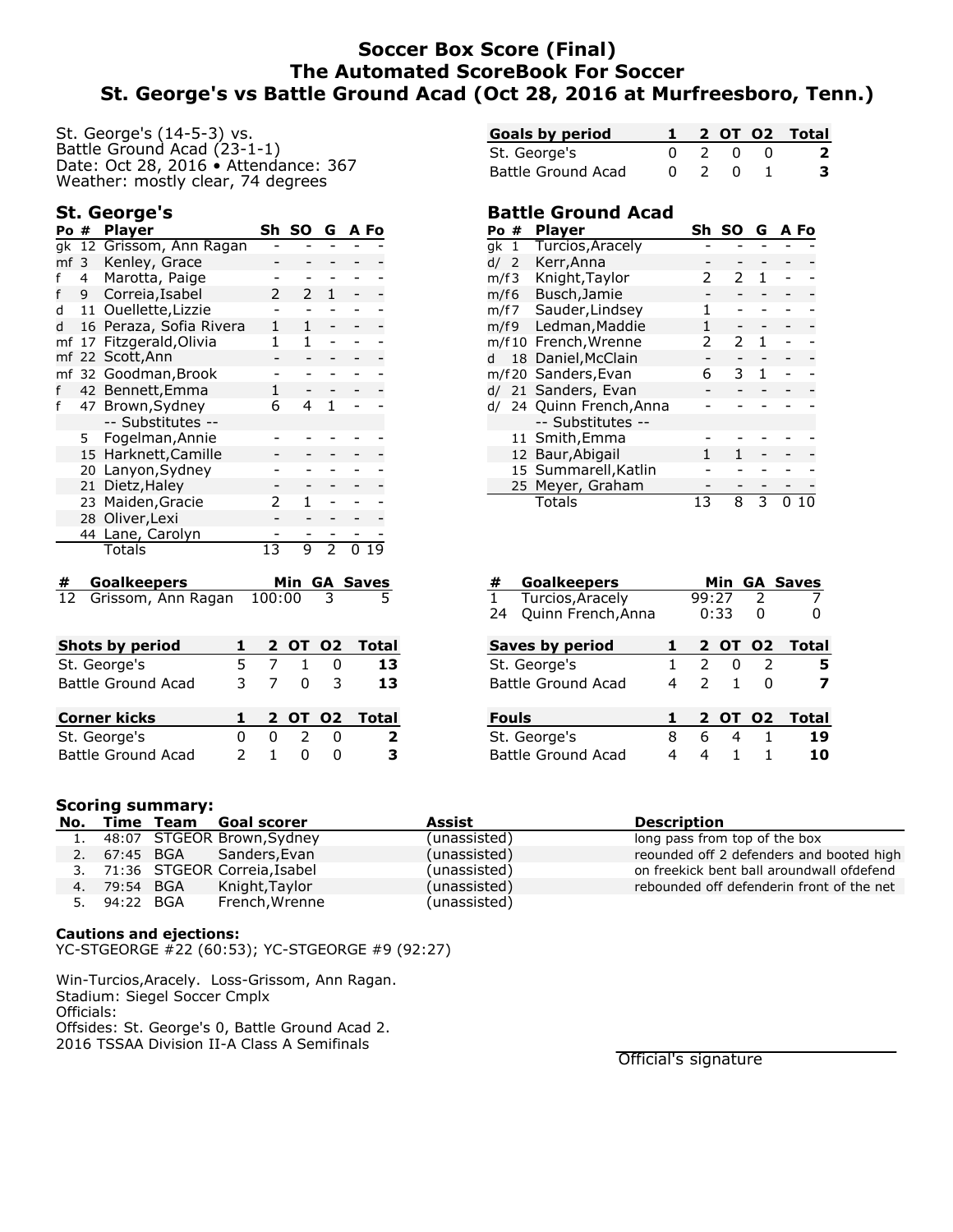# **Play-by-Play Summary (1st period) St. George's vs Battle Ground Acad (Oct 28, 2016 at Murfreesboro, Tenn.)**

#### **St. George's Starters:**

| МF | 3  | Kenley, Grace        |
|----|----|----------------------|
| F  | 4  | Marotta, Paige       |
| F  | 9. | Correia, Isabel      |
| D  | 11 | Ouellette, Lizzie    |
| D  | 16 | Peraza, Sofia Rivera |
| MF | 17 | Fitzgerald, Olivia   |
| MF | 22 | Scott, Ann           |
| MF | 32 | Goodman, Brook       |
| F  | 42 | Bennett, Emma        |

#### **Battle Ground Acad Starters:**

| GK  | 1  | Turcios, Aracely   |  |
|-----|----|--------------------|--|
| D/M | 2  | Kerr, Anna         |  |
| M/F | 3  | Knight, Taylor     |  |
| M/F | 7  | Sauder, Lindsey    |  |
| M/F | 6  | Busch, Jamie       |  |
| M/F | 9  | Ledman, Maddie     |  |
| M/F | 10 | French, Wrenne     |  |
| M/F | 20 | Sanders, Evan      |  |
| D/M | 21 | Sanders, Evan      |  |
| D/M | 24 | Quinn French, Anna |  |
| D   | 18 | Daniel, McClain    |  |

GK 12 Grissom, Ann Ragan

F 47 Brown,Sydney

- 00:00 Grissom, Ann Ragan at goalie for St. George's.
- 00:00 Turcios,Aracely at goalie for Battle Ground Acad.
- 01:15 Corner kick by BGA French,Wrenne [01:15].
- 01:28 Shot by BGA Sauder,Lindsey HIGH.
- 05:18 Offside against Battle Ground Acad. Foul on St. George's. Foul on St. George's.
- 09:29 Shot by STGEORGE Brown,Sydney, SAVE Turcios,Aracely. Foul on Battle Ground Acad.
- 15:27 Shot by STGEORGE Fitzgerald,Olivia, SAVE Turcios,Aracely.
- 16:18 Shot by BGA Sanders,Evan WIDE.
- 19:16 BGA substitution: Baur,Abigail for Sauder,Lindsey.
- 19:16 BGA substitution: Summarell,Katlin for Ledman,Maddie. Foul on Battle Ground Acad. Foul on St. George's.
- 22:36 Shot by STGEORGE Maiden,Gracie, SAVE Turcios,Aracely.
- 23:06 STGEORGE substitution: Oliver,Lexi for Ouellette,Lizzie.
- 23:06 BGA substitution: Ledman,Maddie for Knight,Taylor.
- 24:02 STGEORGE substitution: Fogelman,Annie for Maiden,Gracie.
- 24:02 STGEORGE substitution: Lanyon,Sydney for Goodman,Brook. Foul on Battle Ground Acad.
- 26:46 STGEORGE substitution: Harknett,Camille for Correia,Isabel.
- 28:00 BGA substitution: Knight,Taylor for Summarell,Katlin. Foul on St. George's.
- 27:20 Corner kick by BGA [27:20]. Foul on St. George's. Foul on St. George's.
	- Foul on Battle Ground Acad.
- 31:40 Header Shot by STGEORGE Brown,Sydney, SAVE Turcios,Aracely.
- 32:45 STGEORGE substitution: Correia,Isabel for Bennett,Emma.
- 32:48 BGA substitution: Summarell,Katlin for Baur,Abigail. Foul on St. George's.
- 35:23 Shot by STGEORGE Brown,Sydney WIDE.
- 35:42 STGEORGE substitution: Dietz,Haley for Fogelman,Annie.
- 35:42 STGEORGE substitution: Bennett,Emma for Scott,Ann.
- 35:42 BGA substitution: Sauder,Lindsey for Ledman,Maddie. Foul on St. George's.
- 38:30 Shot by BGA Sanders,Evan, SAVE Grissom, Ann Ragan.
- 39:02 STGEORGE substitution: Maiden,Gracie for Harknett,Camille.
- 40:00 End of period [40:00].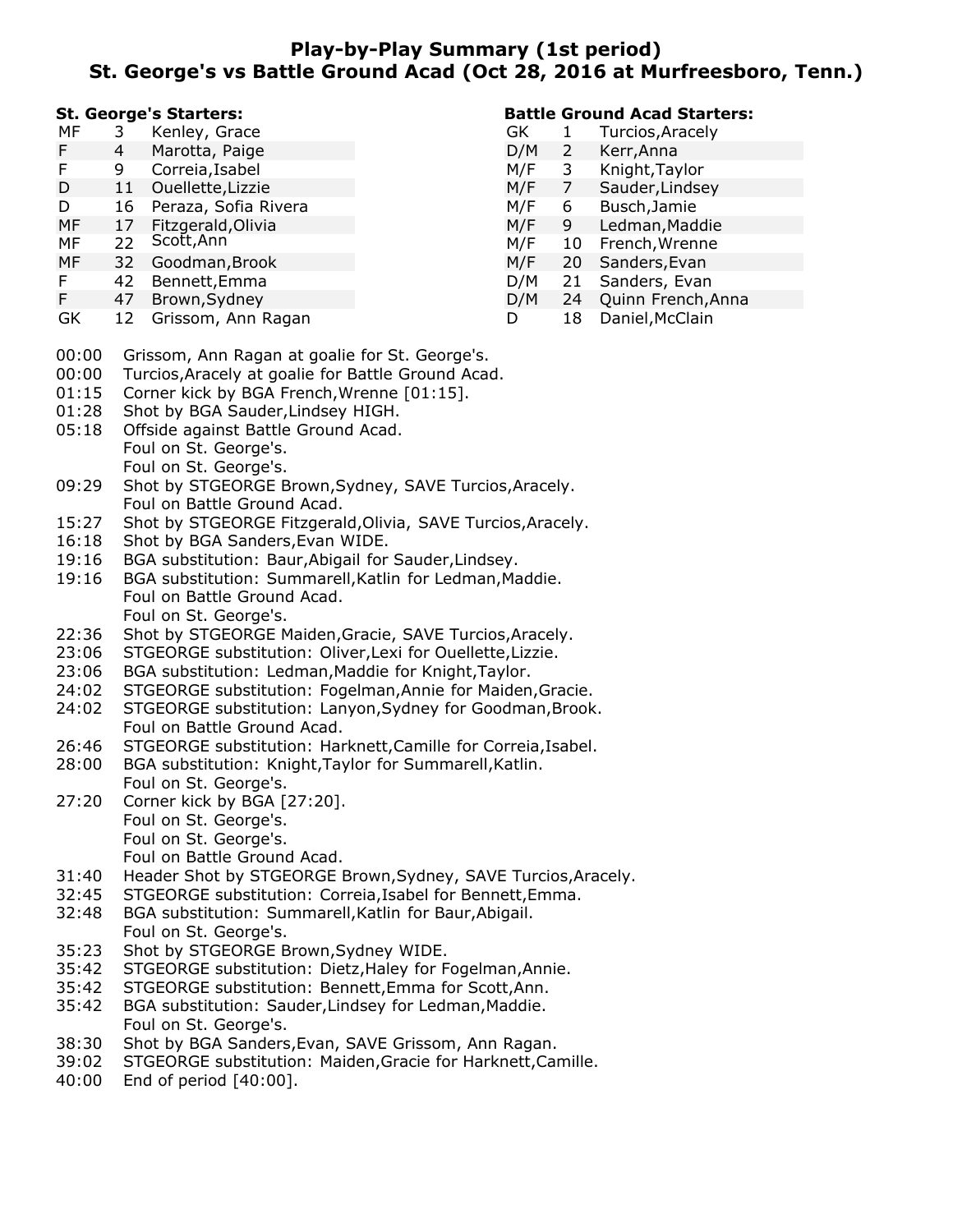# **Play-by-Play Summary (2nd period) St. George's vs Battle Ground Acad (Oct 28, 2016 at Murfreesboro, Tenn.)**

- 40:00 Start of 2nd period [40:00].
- 40:00 For BGA: #6 Busch,Jamie, #18 Daniel,McClain, #10 French,Wrenne, #3 Knight,Taylor, #9 Ledman,Maddie, #1 Turcios,Aracely, #20 Sanders,Evan, #2 Kerr,Anna, #7 Sauder,Lindsey, #24 Quinn French,Anna, #21 Sanders, Evan.
- 40:00 For STGEORGE: #3 Kenley, Grace, #4 Marotta, Paige, #9 Correia,Isabel, #11 Ouellette,Lizzie, #12 Grissom, Ann Ragan, #16 Peraza, Sofia Rivera, #17 Fitzgerald,Olivia, #22 Scott,Ann, #32 Goodman,Brook, #42 Bennett,Emma, #47 Brown,Sydney.
- 42:36 Shot by BGA Ledman,Maddie HIGH.
- 44:14 STGEORGE substitution: Oliver,Lexi for Ouellette,Lizzie.
- 45:05 STGEORGE substitution: Lane, Carolyn for Kenley, Grace.
- 45:55 Shot by STGEORGE Peraza, Sofia Rivera, SAVE Turcios, Aracely.<br>48:07 GOAL by STGEORGE Brown, Sydney (FIRST GOAL).
- 48:07 GOAL by STGEORGE Brown,Sydney (FIRST GOAL).

#### **ST. GEORGE'S 1, BATTLE GROUND ACAD 0**

\*long pass from top of the box

- 48:07 BGA substitution: Summarell,Katlin for Sauder,Lindsey. Foul on Battle Ground Acad.
- 49:40 Shot by STGEORGE Bennett,Emma WIDE.
- 51:09 Corner kick by BGA Sanders,Evan [51:09].
- 51:47 STGEORGE substitution: Fogelman,Annie for Maiden,Gracie.
- 51:47 STGEORGE substitution: Lanyon,Sydney for Goodman,Brook. Foul on Battle Ground Acad.
- 53:09 BGA substitution: Smith,Emma for Quinn French,Anna. Foul on St. George's.
- 53:59 Shot by BGA Sanders,Evan, SAVE Grissom, Ann Ragan.
- 56:05 BGA substitution: Quinn French,Anna for Knight,Taylor. Foul on St. George's.
	- Foul on St. George's.
		- Foul on St. George's.
- 58:54 BGA substitution: Knight,Taylor for Summarell,Katlin.
- 60:12 STGEORGE substitution: Harknett,Camille for Bennett,Emma.
- 60:12 STGEORGE substitution: Maiden,Gracie for Fogelman,Annie.
- 60:12 STGEORGE substitution: Goodman, Brook for Lanyon, Sydney.<br>60:53 Yellow card on STGEORGE Scott, Ann.
- Yellow card on STGEORGE Scott,Ann.
- 60:53 STGEORGE substitution: Bennett,Emma for Scott,Ann. Foul on Battle Ground Acad.
- 63:08 STGEORGE substitution: Lanyon,Sydney for Correia,Isabel.
- 65:00 Shot by STGEORGE Maiden,Gracie WIDE.
- 65:13 Shot by STGEORGE Brown,Sydney, SAVE Turcios,Aracely.
- 66:25 Shot by BGA Sanders,Evan WIDE.
- 66:35 STGEORGE substitution: Scott,Ann for Harknett,Camille.
- 67:45 GOAL by BGA Sanders,Evan.

## **ST. GEORGE'S 1, BATTLE GROUND ACAD 1**

\*reounded off 2 defenders and booted hight into net

- 69:28 STGEORGE substitution: Correia,Isabel for Maiden,Gracie.
- 69:54 Shot by STGEORGE Brown,Sydney WIDE.
- Foul on Battle Ground Acad.
- 71:36 GOAL by STGEORGE Correia,Isabel.

#### **ST. GEORGE'S 2, BATTLE GROUND ACAD 1**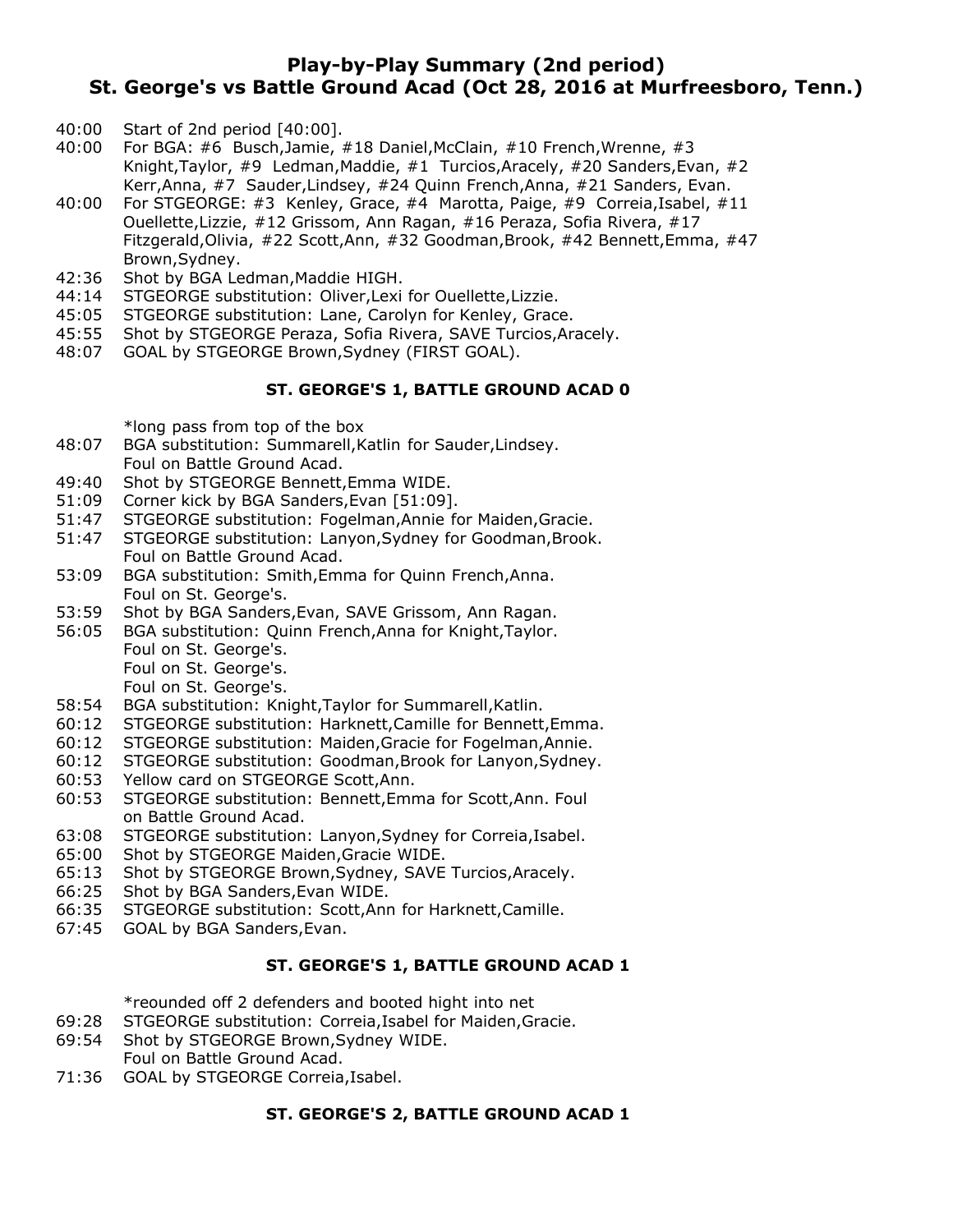# **Play-by-Play Summary (2nd period) St. George's vs Battle Ground Acad (Oct 28, 2016 at Murfreesboro, Tenn.)**

\*on freekick bent ball aroundwall ofdefenders

- 73:20 STGEORGE substitution: Maiden,Gracie for Lanyon,Sydney.
- 74:00 BGA substitution: Meyer, Graham for Smith,Emma. Foul on St. George's.
- 77:10 STGEORGE substitution: Lanyon, Sydney for Maiden, Gracie.<br>77:52 Shot by BGA Sanders, Evan WIDE.
- Shot by BGA Sanders, Evan WIDE.
- Foul on St. George's.
- 78:35 Shot by BGA French,Wrenne, SAVE Grissom, Ann Ragan.
- 79:54 GOAL by BGA Knight,Taylor.

### **ST. GEORGE'S 2, BATTLE GROUND ACAD 2**

\*rebounded off defenderin front of the net

- 79:54 STGEORGE substitution: Maiden,Gracie for Lanyon,Sydney.
- 79:54 BGA substitution: Summarell,Katlin for Sanders,Evan.
- 79:54 BGA substitution: Smith,Emma for French,Wrenne.
- 79:54 BGA substitution: Sauder,Lindsey for Knight,Taylor.
- 80:00 End of period [80:00].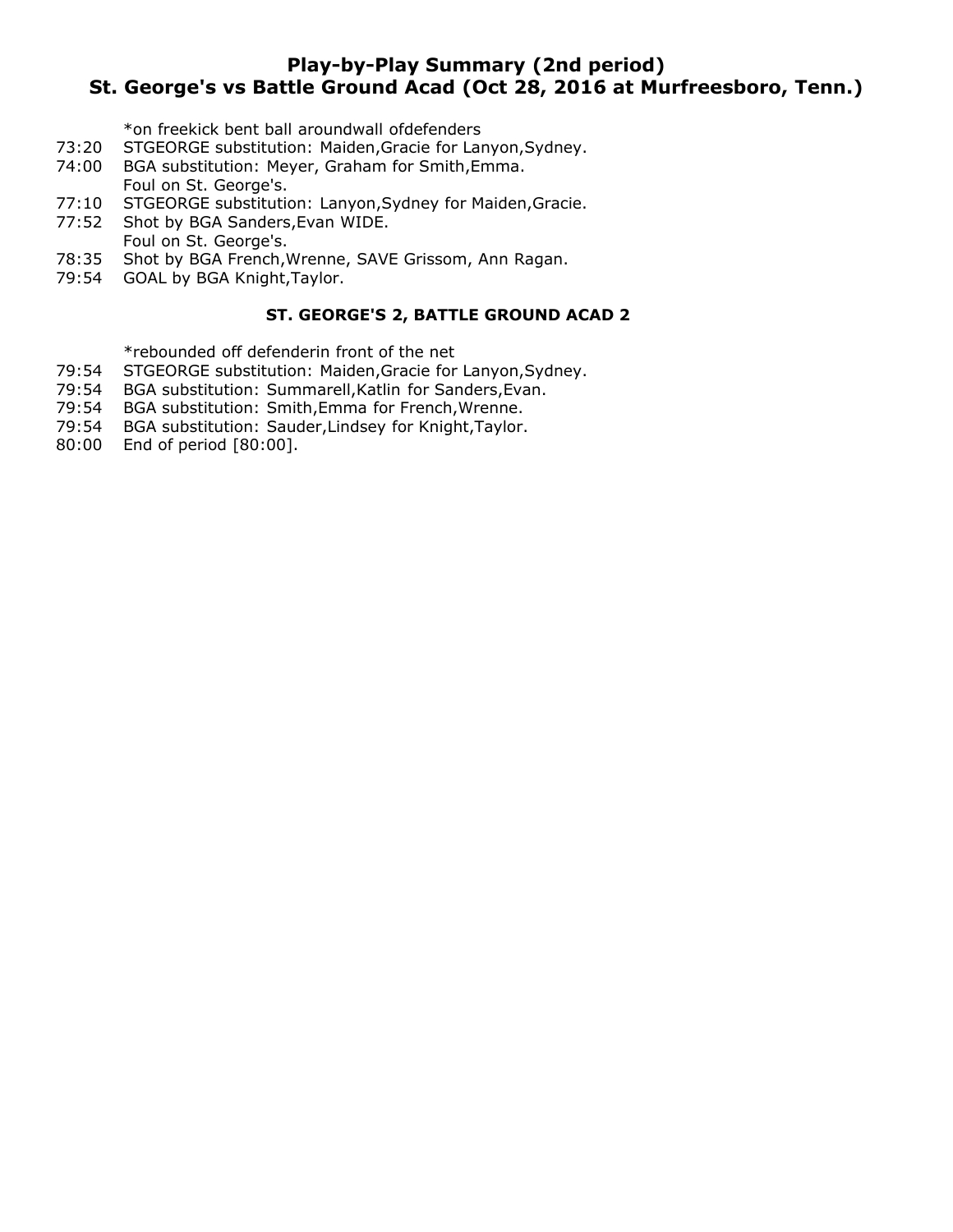# **Play-by-Play Summary (OT period) St. George's vs Battle Ground Acad (Oct 28, 2016 at Murfreesboro, Tenn.)**

- 80:00 Start of OT period [80:00].
- Foul on St. George's.
- 80:49 Offside against Battle Ground Acad.
- 81:37 STGEORGE substitution: Oliver,Lexi for Ouellette,Lizzie. Foul on St. George's.
- 83:20 Shot by STGEORGE Correia,Isabel, SAVE Turcios,Aracely. Foul on Battle Ground Acad. Foul on St. George's. Foul on St. George's.
- 87:56 BGA substitution: Baur,Abigail for Ledman,Maddie.
- 87:56 STGEORGE substitution: Lanyon,Sydney for Maiden,Gracie.
- 88:47 Corner kick by STGEORGE [88:47].
- 89:48 Corner kick by STGEORGE [89:48].
- 90:00 End of period [90:00].